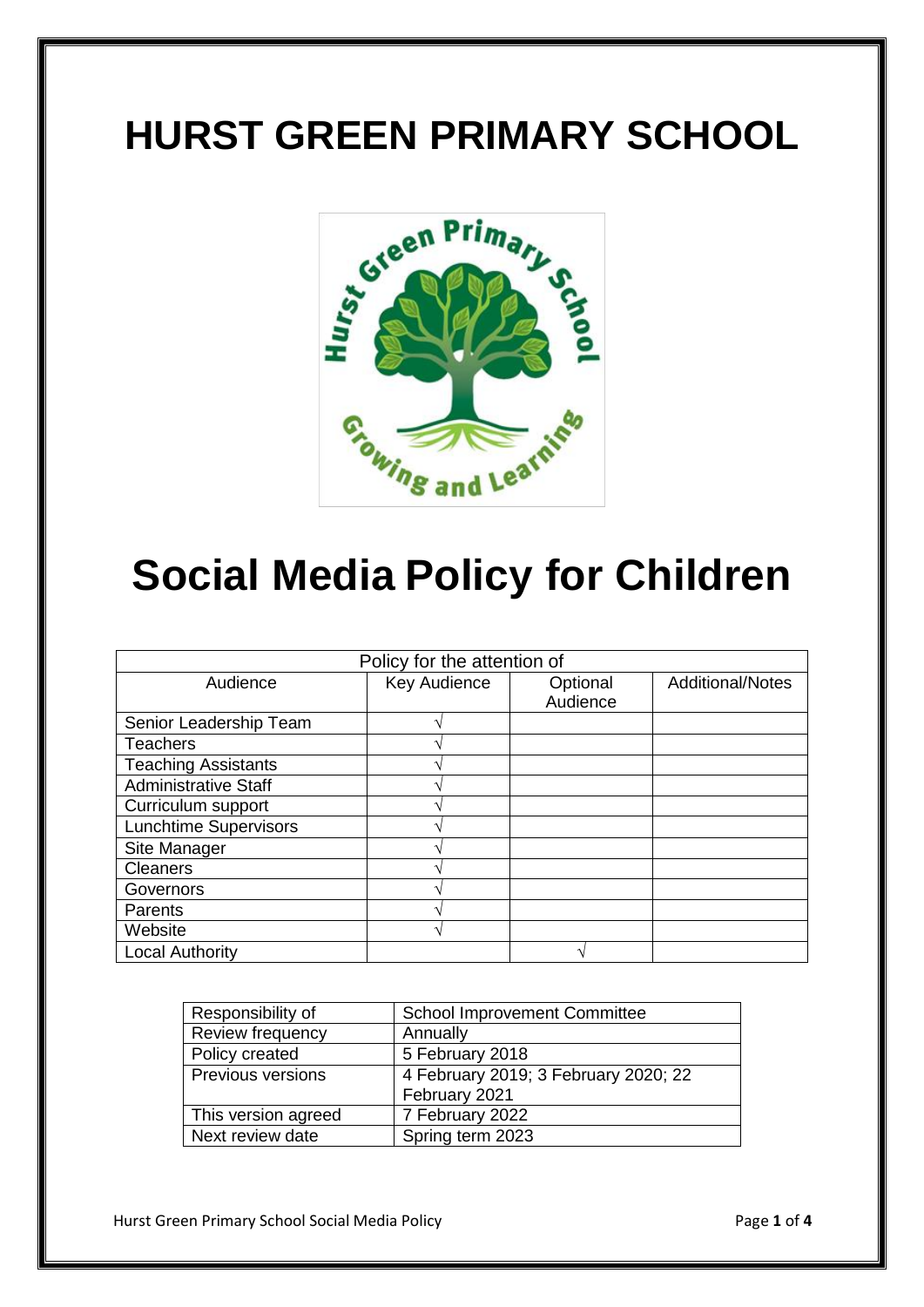## **Introduction to the Policy**

The school is aware and acknowledges that increasing numbers of adults and children are using social networking sites. The five with the widest use are Whatsapp, Facebook, TikTok, Twitter and Instagram (children and parents have been made aware of the age for the use social media).

The widespread availability and use of social networking application bring opportunities to understand, engage and communicate with audiences in new ways. It is important that we are able to use these technologies and services effectively and flexibly. However, it is also important to ensure that we balance this with our reputation.

This policy and associated guidance is to protect staff and advise school leadership on how to deal with potential inappropriate use of social networking sites.

For example, our use of social networking applications has implications for our duty to safeguard children, young people and vulnerable adults.

#### **Purpose**

The purpose of this policy is to ensure:

- That the school is not exposed to legal risks
- That the reputation of the staff and school is not adversely affected
- That our users are able to clearly distinguish where information provided via social networking applications is legitimately representative of the school.

SM references is targeted at adults. They have a no under 13 registration policy and recommend parental guidance for 13 to 16 year olds.

#### **SCOPE**

This policy covers the use of social networking applications by all school stakeholders, including, employees, Governors and pupils. The requirements of this policy apply to all uses of social networking applications which are used for any school related purpose and regardless of whether the School representatives are contributing in an official capacity to social networking applications provided by external organisations.

All school representatives should bear in mind that information they share through social networking applications, even if they are on private spaces, are still subject to copyright, data protection and Freedom of Information legislation, the Safeguarding Vulnerable Groups Act 2006 and other legislation.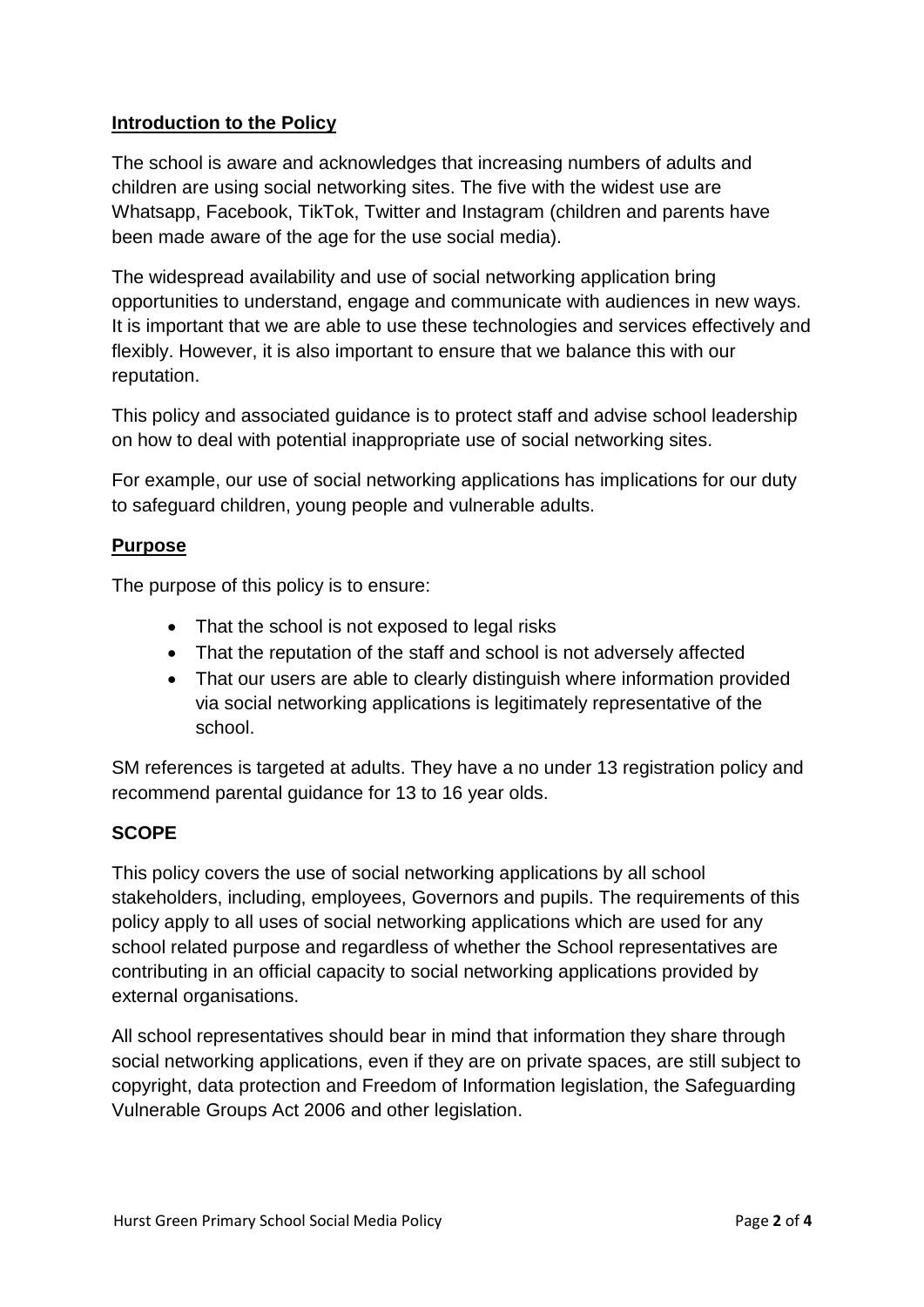## **Use of Social networking sites in work time:**

Use of social networking applications in work time for personal use only is not permitted, unless permission has been given by the Head teacher.

#### **Social Networking as part of School Service**

All proposals for using social networking applications as part of a school service (whether they are hosted by the school or by a third party) must be approved by a member of the E-safety committee.

#### **Social Networking applications**

• Must not be used to publish any content which may result in actions for defamation, discrimination, breaches of copyright, data protection or other claim for damages. This includes but is not limited to material of an illegal, sexual or offensive nature that may bring the school into disrepute.

• Must not be used for the promotion of personal financial interests, commercial ventures or personal campaigns.

• Must not be used in an abusive or hateful manner.

• Must not be used for actions that would put school representatives in breach of school codes of conduct or policies relating to staff.

• Must not breach the school's misconduct, equal opportunities or bullying and harassment policies.

• Must not be used to discuss or advise any matters relating to school matters, staff, pupils or parents.

• No staff member should have a pupil or former pupil under the age of 18 as a 'friend' to share information with.

• Employees should not identify themselves as a representative of the school.

• References should not be made to any staff member, pupil, parent or school activity / event unless prior permission has been obtained and agreed with the Head Teacher.

• Staff should be aware that if their out-of-work activity causes potential embarrassment for the employer or detrimentally effects the employer's reputation then the employer is entitled to take disciplinary action (violation of this policy will be considered as gross misconduct and can result in disciplinary action being taken against the employee up to and including termination of employment).